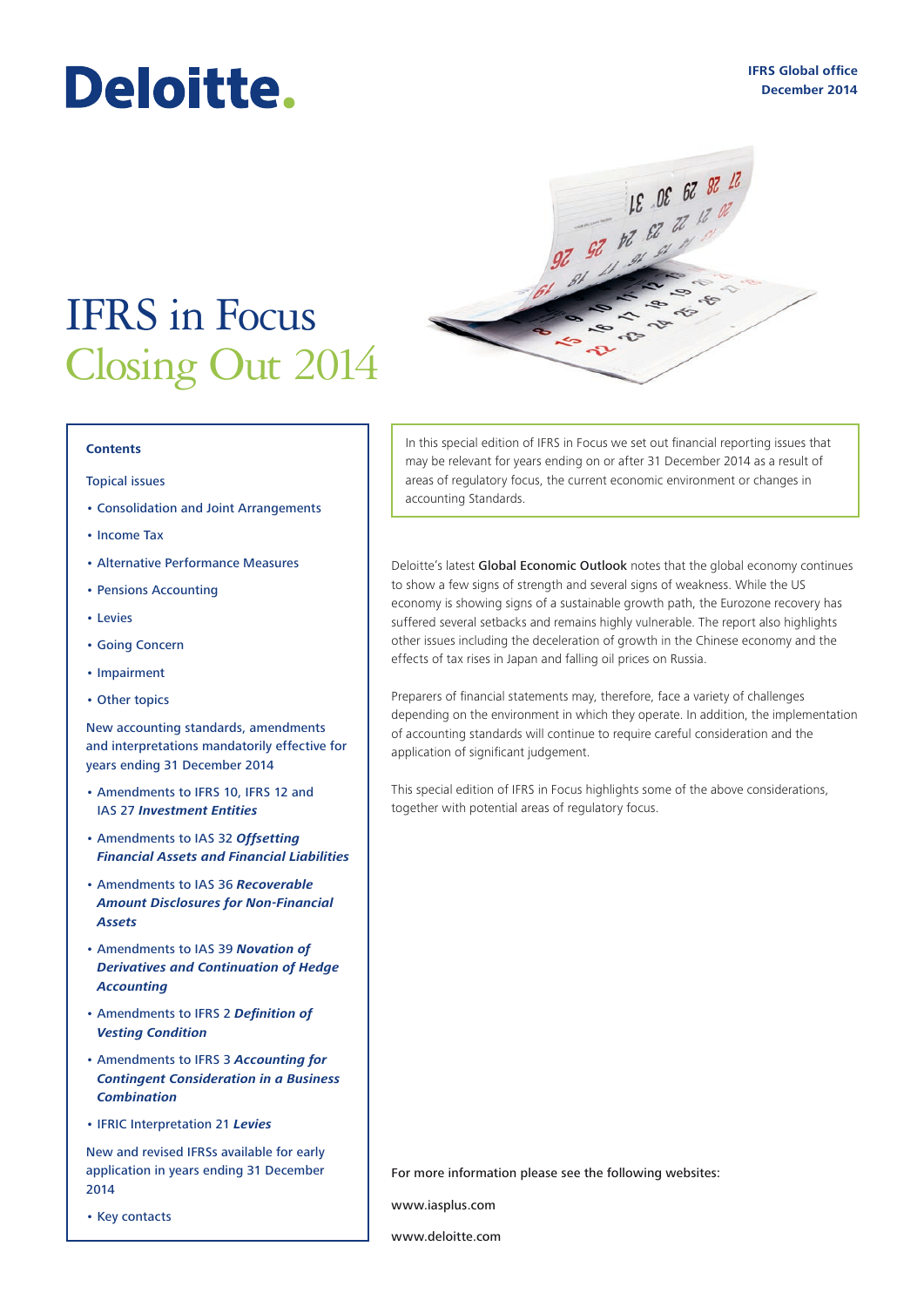## <span id="page-1-0"></span>Topical issues

#### **Consolidation and Joint Arrangements**

For entities applying IFRSs as endorsed for use in the European Union, 2014 is the first year of mandatory application of the 'package of five' standards including IFRS 10 *Consolidated Financial Statements*, IFRS 11 *Joint Arrangement*s and IFRS 12 *Disclosure of Interests in Other Entities* whilst elsewhere around the world they will be applied for the second time. The pervasive nature of these standards and the level of judgement required in their application means they feature prominently on the list of priorities of regulators.

The models underpinning the requirements of IFRS 10 and IFRS 11 may be summarised quite concisely. However, this conceals a number of complexities.

#### IFRS 10 *Consolidated Financial Statements*

IFRS 10 stipulates that an investee should be consolidated if, and only if, all three of the following elements of 'control' exist:

- 1. power over an investee;
- 2. exposure or rights to variable returns of the investee; and
- 3. the ability to use power over the investee to affect the investor's returns.

#### *Applying the definition of 'control'*

The assessment of whether control exists requires significant judgement and is likely to be an area of focus for many regulators as IFRS 10 requires entities to conclude on whether or not control exists based not on a single requirement of the Standard but after assessing all relevant factors including its application guidance.

The Standard provides additional application guidance regarding situations in which the assessment of control is difficult including those involving:

- potential voting rights (held by the investor or others);
- decision making power delegated to another party ('an agent'); and
- rights designed only to protect the interests of the investor, but not to give power over the investee.

#### 'De facto' control

IFRS 10 spells out a concept that less than 50 per cent of voting rights can provide an investor with control if the remaining voting rights are held by a widely dispersed group that is unlikely to co-ordinate together sufficiently to block any decisions made by the investor.

#### Investment Entities

IFRS 10 includes an exception to the requirement for consolidation, effective for periods beginning on or after 1 January 2014, requiring that an investment entity instead measures its subsidiaries at fair value through profit or loss (other than a subsidiary that provides services relating to the investment entity's activities, such subsidiaries will still be consolidated by the investment entity).

To be considered an investment entity, an entity must:

- obtain funds from one or more investors for the purpose of providing them with investment management services;
- commit to its investor(s) that its business purpose is to invest funds solely for returns from capital appreciation, investment income, or both; and
- measure and evaluate the performance of substantially all of its investments on a fair value basis.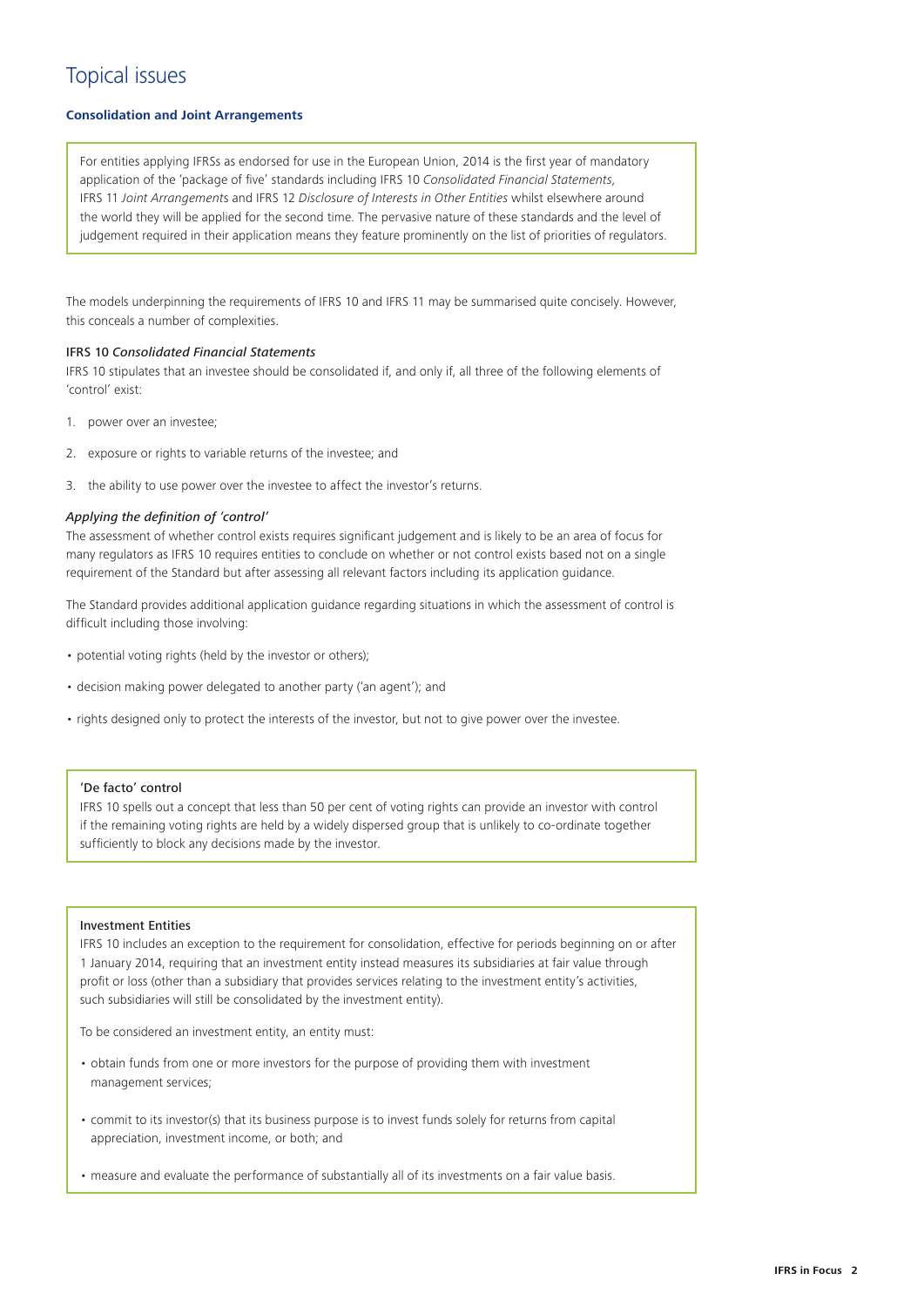#### IFRS 11 *Joint Arrangements*

IFRS 11 specifies that 'joint control' exists when two or more investors share control (as defined in IFRS 10) through a contractual arrangement requiring unanimous consent of the parties sharing control for decisions on relevant activities.

An investor in a joint arrangement must then determine whether it has rights to the assets and obligations for the liabilities of the arrangement or has rights to its net assets. In the former case, the investor must recognise its share of the assets, liabilities, income and expenses of the *joint operation*. In the latter, equity accounting is applied to the investment in the *joint venture*.

#### *Joint venture – or joint operation?*

The classification of joint arrangements, particularly in determining the 'other facts and circumstances' that might lead to a conclusion that the existence of a separate legal vehicle has been nullified such that the parties to the arrangement have direct rights to its assets and obligations for its liabilities, has proved problematic and is the subject of current activity by the IFRS Interpretations Committee.

The November IFRIC Update included tentative positions on a number of aspects of this determination.

- The Interpretations Committee noted that the assessment of 'other facts and circumstances' should focus on whether those facts and circumstances create enforceable rights to the assets and obligations for the liabilities.
- The Committee also discussed how 'other facts and circumstances' should be assessed in some specific fact patterns. For example, whether the existence of a specific condition on its own such as the output being sold at market price, financing from a third party, and the nature of the output, would be a determinative factor in the classification. The Committee noted that none of these factors is on its own determinative. Accordingly, an entity would need to exercise judgement to determine the classification of the arrangement.

Confirmation of these positions is expected early in 2015.

#### IFRS 12 *Disclosure of Interests in Other Entities*

A key element of IFRS 12 is the requirement to disclose significant judgements made in applying its 'sister standards' IFRS 10 and IFRS 11. For example, disclosure is required of the significant judgements and assumptions considered in reaching a conclusion that:

- another entity is not controlled despite the investor holding more than half of its voting rights or that is controlled despite holding less than half of its voting rights;
- a joint arrangement held in a separate legal entity is a joint operation; or
- an entity is an investment entity.

In addition, IFRS 12 requires disclosure of several pieces of information about an entity's interests in other entities.

#### Disclosure of significant non-controlling interests

The IFRS Interpretations Committee tentatively concluded in September 2014 that an issuer should apply judgement in identifying the information to be disclosed to meet the objectives of IFRS 12 for disclosing interests in subsidiaries with significant non-controlling interests (NCIs).

IFRS 12 requires an entity to disclose financial information to enable users to understand the composition of the group and the interest that NCIs have in the group's activities and cash flows. To meet this objective, an entity should assess materiality in terms of its consolidated financial statements and should consider quantitative and qualitative factors (for example the nature of the subsidiary). The Interpretations Committee also noted that the assessment should be made separately for each subsidiary or subgroup that has a material non-controlling interest.

IFRS 12 also specifically requires an entity to disclose for each of its subsidiaries with NCIs that are material to the reporting entity, the profit or loss attributed to NCIs and the accumulated NCI (amongst other items). Where a reporting entity's subsidiary has an NCI and heads a subgroup, the reporting entity is required to apply judgement in determining whether to best meet the requirements of IFRS 12 by disclosing information about a partially owned subsidiary that is itself a parent in isolation or at the subgroup level.

The Committee's consideration of these issues is expected to be finalised early in 2015.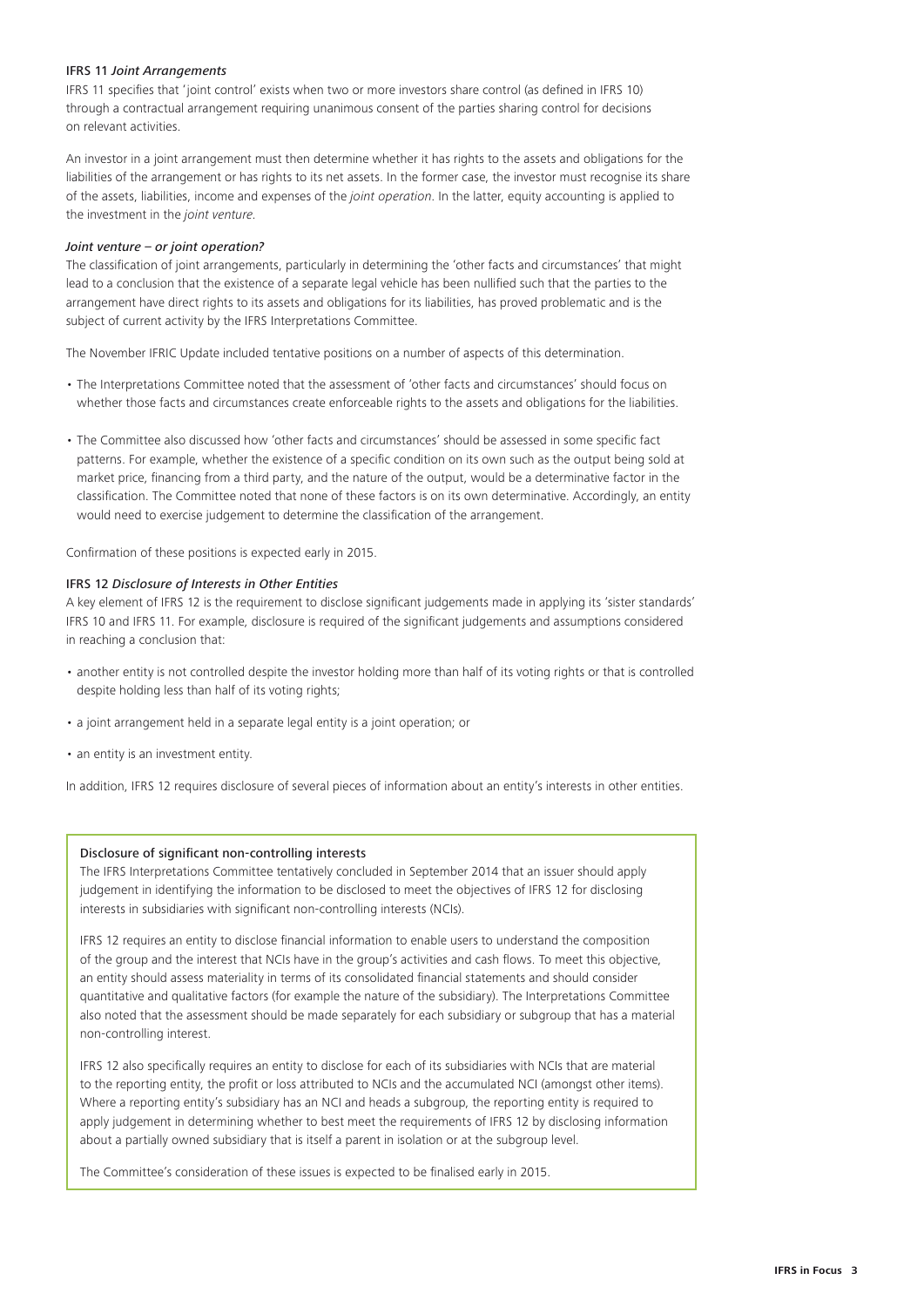#### <span id="page-3-0"></span>*Nature of risks associated with an entity's interests in structured entities*

The specific disclosure requirements with respect to the nature of, and changes in, the risks associated with interests in consolidated and unconsolidated structured entities is likely to be an area of focus for regulators. IFRS 12 requires an entity to disclose information that enables users of its consolidated financial statements to evaluate the nature of, and changes in, the risks associated with the entity's interests in consolidated structured entities.

#### Structured Entity

An entity that has been designed so that voting or similar rights are not the dominant factor in deciding who controls the entity, such as when any voting rights relate to administrative tasks only and the relevant activities are directed by means of contractual arrangements.

In respect of both consolidated and unconsolidated structured entities, the disclosures focus on financial or other support provided, together with any requirements or intentions to provide support in the future.

The following information is also required to be disclosed in respect of unconsolidated structured entities:

- qualitative and quantitative information about the nature, purpose, size and activities of the structured entity and how the structured entity is financed;
- a table of the assets and liabilities recognised in respect of interests in unconsolidated structured entities along with the maximum exposure to loss from those interests; and
- any support provided to unconsolidated structured entities together with obligations or intentions to provide such support.

This information needs to be provided whether or not the structured entity has been sponsored by the entity. Additional disclosures (how the entity defines sponsored entities, income and types of income perceived by the entity and the carrying amount of assets transferred to those structured entities during the reporting period) are required for sponsored but unconsolidated structured entities in which the entity does not have an interest.

#### *Significant restrictions over assets and liabilities*

Under IFRS 12, an entity is required to disclose detail of significant restrictions (e.g. statutory, regulatory and contractual restrictions) on its ability to access or use the group's assets or settle the group's liabilities. Examples include restrictions affecting the ability to transfer cash or other assets between entities within the group, and guarantees or other requirements that may restrict the payment of dividends, the granting or repayment of intercompany loans and other capital distributions within the group.

#### **Income Tax**

#### Recognition and measurement of deferred tax assets

The financial crisis, followed by an extended period of low economic growth has resulted in many entities recognising tax losses. In this context, particular attention should be paid to the recognition of deferred tax assets arising from such losses, as it depends upon an assessment of whether sufficient future taxable profits will arise to realise these tax benefits.

#### History of recent losses

Under IAS 12 *Income Taxes*, a history of recent losses represents strong evidence that future taxable profits may not be available to recover deferred tax assets.

In order to recognise deferred tax assets derived from tax losses, entities need to demonstrate that there is available evidence showing that future taxable profits will be available. Examples of such evidence may include significant new contracts, increase in the level of orders or the disposal of an unprofitable segment. IAS 12 includes no specific time restriction on the 'look forward' period for determination of the availability of taxable profits (although it obviously cannot extend beyond any period until the tax losses expire under relevant legislation). The length of the period used will depends on a number of entity-specific factors including the entity's historical profitability, accuracy of budgetary controls and expected future activities.

The nature of the evidence supporting the recognition of deferred tax assets in those circumstances is required to be disclosed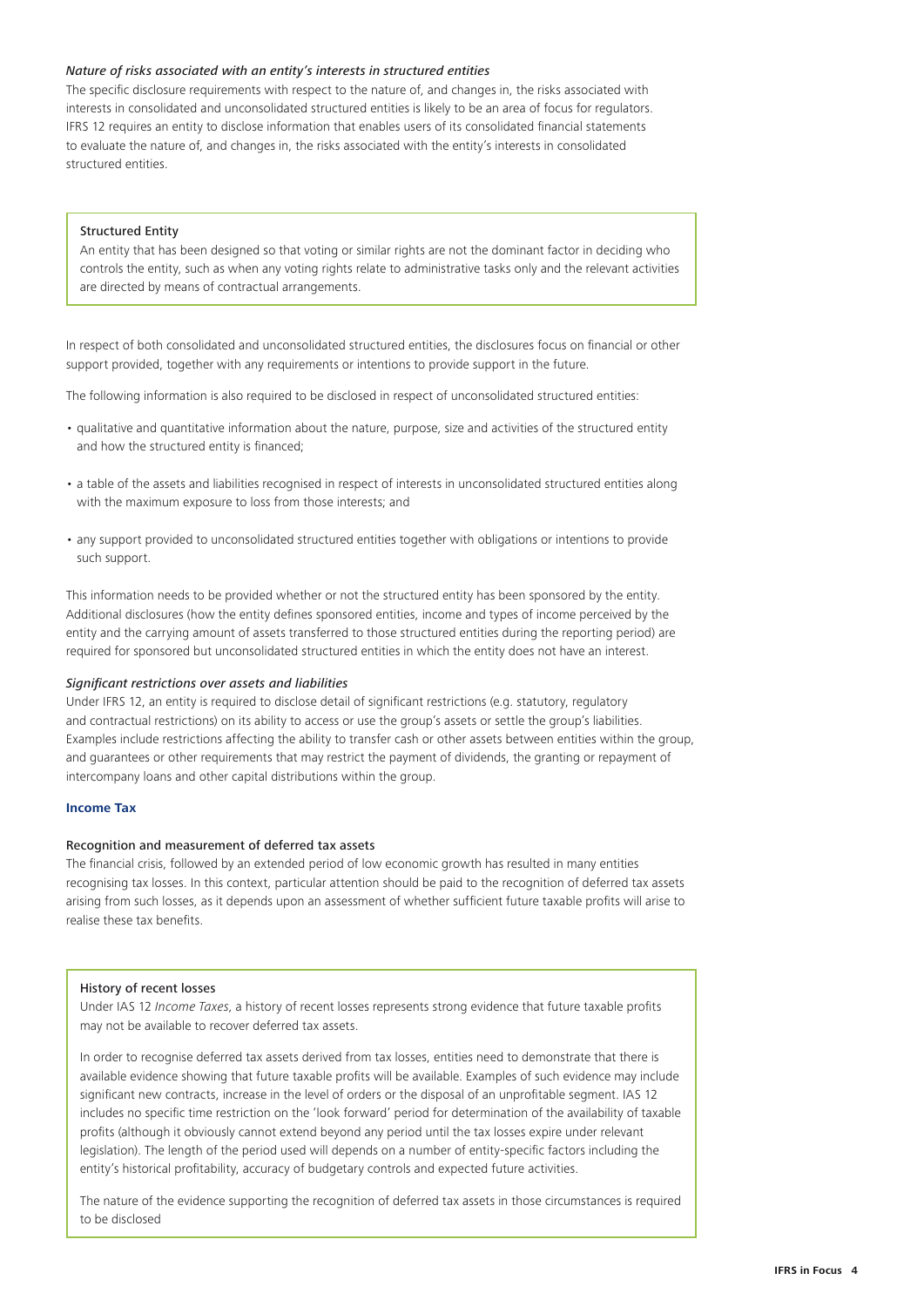#### <span id="page-4-0"></span>Recognition of deferred tax for a single asset in a corporate wrapper

The IFRS Interpretations Committee concluded in July 2014 that when a subsidiary has only one asset and the parent expects to recover the carrying amount of that asset by selling the shares in the subsidiary, the parent will have to recognise in its consolidated financial statements, deferred tax related to both the asset and the shares if tax law attributes separate tax bases to the asset and to the shares (unless a specific exception in IAS 12 applies and subject to the recoverability of any deferred tax asset).

#### Uncertain tax positions

Another important topic of regulatory focus is the recognition and measurement of uncertain tax positions. The IFRS Interpretations Committee currently has this topic on its agenda. One of the issues discussed is whether IAS 37 *Provisions, Contingent Liabilities and Contingent Assets* or IAS 12 should be considered in analysing the recognition and measurement of uncertain tax positions. Paragraph 12 of IAS 12 provides guidance on the recognition of current tax assets and liabilities and states that if the amount already paid in respect of current and prior periods exceeds the amount due for those periods, the excess shall be recognised as an asset. Accordingly, in July 2014, the Interpretations Committee concluded that IAS 12 provides the relevant guidance on recognition of uncertain tax positions.

In November 2014, the Interpretations Committee tentatively decided to develop a draft interpretation to provide guidance for measuring income tax assets and liabilities arising from uncertain tax positions. The project would be based on the following tentative decisions:

- all income tax positions would be included in the scope of the project;
- an entity should make a judgement about the unit of account that provides relevant information for each uncertain tax position;
- an entity should estimate the amount expected to be paid to (or recovered from) the taxation authorities by using either the most likely amount or the expected value, depending on which method the entity expects to better predict the resolution of the uncertain tax position; and
- measurement would be based on an assumption that the tax authorities would examine the amounts reported to them and have full knowledge of all relevant information (i.e., assuming full 'detection risk').

#### **Alternative Performance Measures**

The use of measures not required by IFRSs, which can take the form of additional line items within the financial statements or information provided elsewhere in the annual report or in other documents (sometime referred to as, amongst other things, 'adjusted performance measures' or 'non-GAAP measures') has been the subject of much discussion in 2014, with both the [International Organisation of Securities Commissions](http://www.iosco.org/news/pdf/IOSCONEWS343.pdf) (IOSCO) and the [European Securities Markets Authority](http://www.esma.europa.eu/news/Press-release-ESMA-consults-Guidelines-issuers-performance-measures) (ESMA) drafting guidance on the topic and the [International Federation](https://www.ifac.org/publications-resources/developing-and-reporting-supplementary-financial-measures-definition-principl)  [of Accountants](https://www.ifac.org/publications-resources/developing-and-reporting-supplementary-financial-measures-definition-principl) (IFAC) issuing recommendations on the use of 'supplementary financial measures'.

Common themes of the guidance include that alternative performance measures should be:

- clearly defined and, when appropriate, reconciled to an equivalent 'GAAP' measure;
- used consistently from period to period; and
- balanced (e.g., in determining whether gains and losses should be excluded from an 'underlying profit' measure).

A common example of alternative performance measures in some jurisdictions is the presentation of 'exceptional items'. Applying the guidance above would mean that if, for example, an impairment is presented as an exceptional item any subsequent reversal should be presented in the same way.

The use and presentation of alternative performance measures is the subject of specific regulatory requirements in a number of jurisdictions, meaning that a practice accepted in one jurisdiction may be deemed unacceptable in another. Entities should, therefore, consider the requirements of the regulator(s) with jurisdiction over their reporting before using such measures.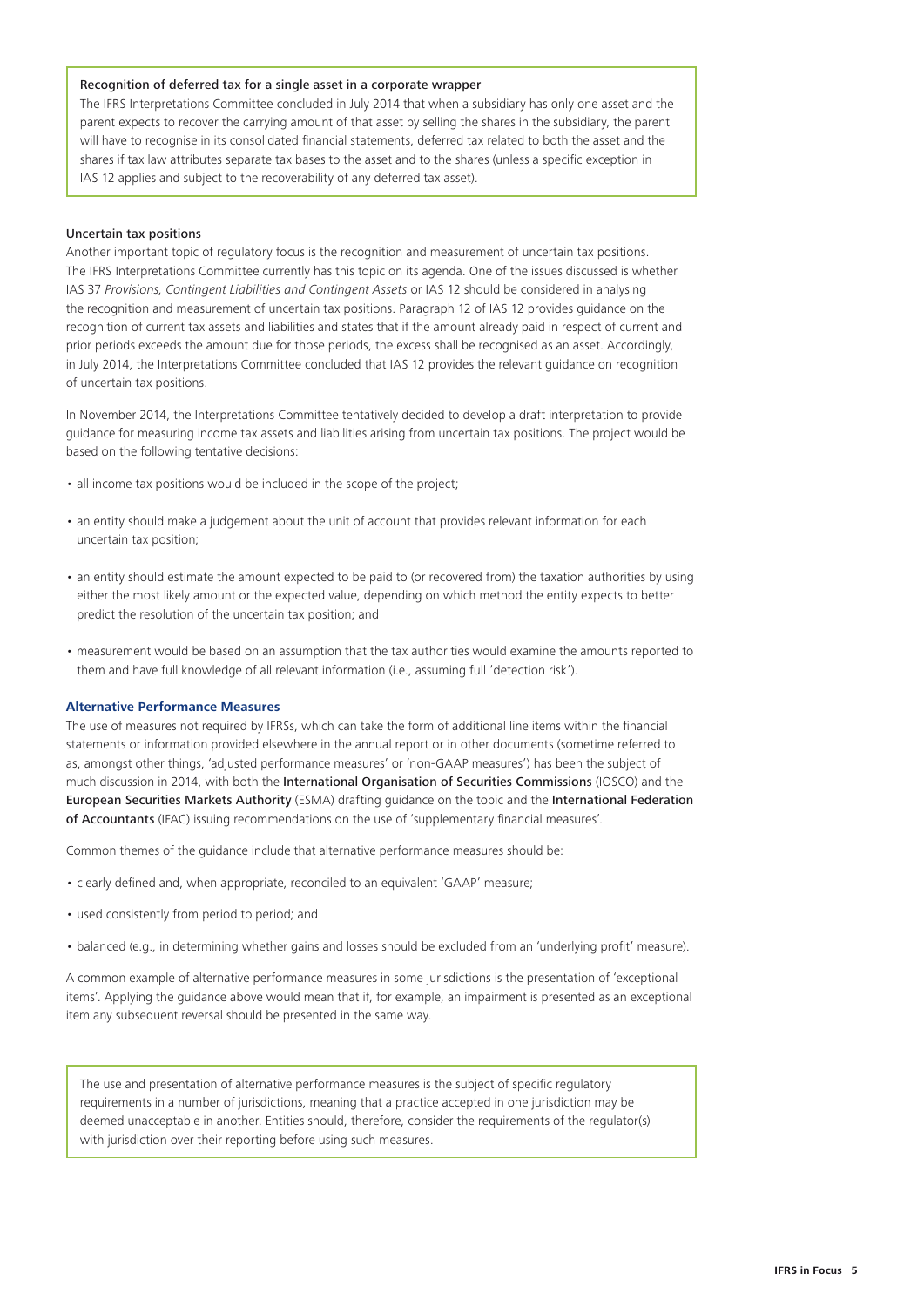#### <span id="page-5-0"></span>**Pensions Accounting**

Accounting for the costs of employee benefits, particularly in respect of defined benefit plans, remains a complex area that, in part due to the large values of the assets and liabilities involved, often attracts the attention of regulators. Many issues can arise in this area, a few of which are outlined below.

#### Actuarial assumptions

A defined benefit obligation consists of a stream of cash flows extending for many years that may vary depending on a range of factors (for example, the lifespan of members, their salaries at the time of retirement and, in the case of medical benefits, the health problems they experience). As such, determining their present value involves significant judgement in the choice of appropriate actuarial assumptions – small variations in which can have a significant effect on the value of the liability recorded.

IAS 19 *Employee Benefits* requires disclosure of both the significant actuarial assumptions applied and the sensitivity of the defined benefit obligation to reasonably possible changes in those assumptions.

Actuarial assumptions including, but not limited to, the discount rate and mortality assumptions have been and are expected to remain areas of focus for regulators.

#### Assessment of the bond market at a currency level

An important part of determining the appropriate discount rate is the assessment of whether a deep market in high quality corporate bonds exists or whether, instead, the rate should be based on the market yields on government bonds.

In response to uncertainty over how this assessment should be made in a regional market sharing the same currency, IAS 19 was amended in September 2014 to clarify that this assessment should be made at a currency, rather than country, level.

This amendment to IAS 19 is effective for periods beginning on or after 1 January 2016 with earlier application permitted.

#### Recognition of an asset derived from a surplus in a defined benefit plan

The effect of the 'asset ceiling' (defined by IAS 19 as "the present value of any economic benefits available in the form of refunds from the plan or reductions in future contributions to the plan") can be challenging to determine as this requires a full understanding of the rights of the employer and the plan's trustees to determine whether any surplus assets may be used to enhance the benefits paid to members, used to purchase annuities guaranteeing the existing benefits or returned to the employer.

This understanding is not only required when a plan is in a surplus position, as IFRIC 14 *The Limit on a Defined Benefit Asset, Minimum Funding Requirements and their Interaction* requires the availability of a refund or reduction in future contributions to be considered in determining whether an additional liability should be recognised for a statutory or contractual 'minimum funding requirement' to make contributions to the plan.

The IFRS Interpretations Committee currently has on its agenda the analysis of whether an entity can recognise an asset derived from the availability of refunds from a defined benefit plan managed by an independent trustee when the trustee has the discretion to increase the benefits. At its September 2014 meeting, the Interpretations Committee decided to propose amendments to IFRIC 14 to clarify that the amount of the surplus that the entity recognises as an asset on the basis of a refund should not include amounts that a third party (for example, the plan trustees) has the unilateral right to use for other purposes, for example to enhance benefits for plan members. It is also intended that the amendments will clarify that an entity does not have an unconditional right to a refund of a surplus assuming gradual settlement if a third party can unilaterally decide to wind up the plan and thus can prevent gradual settlement.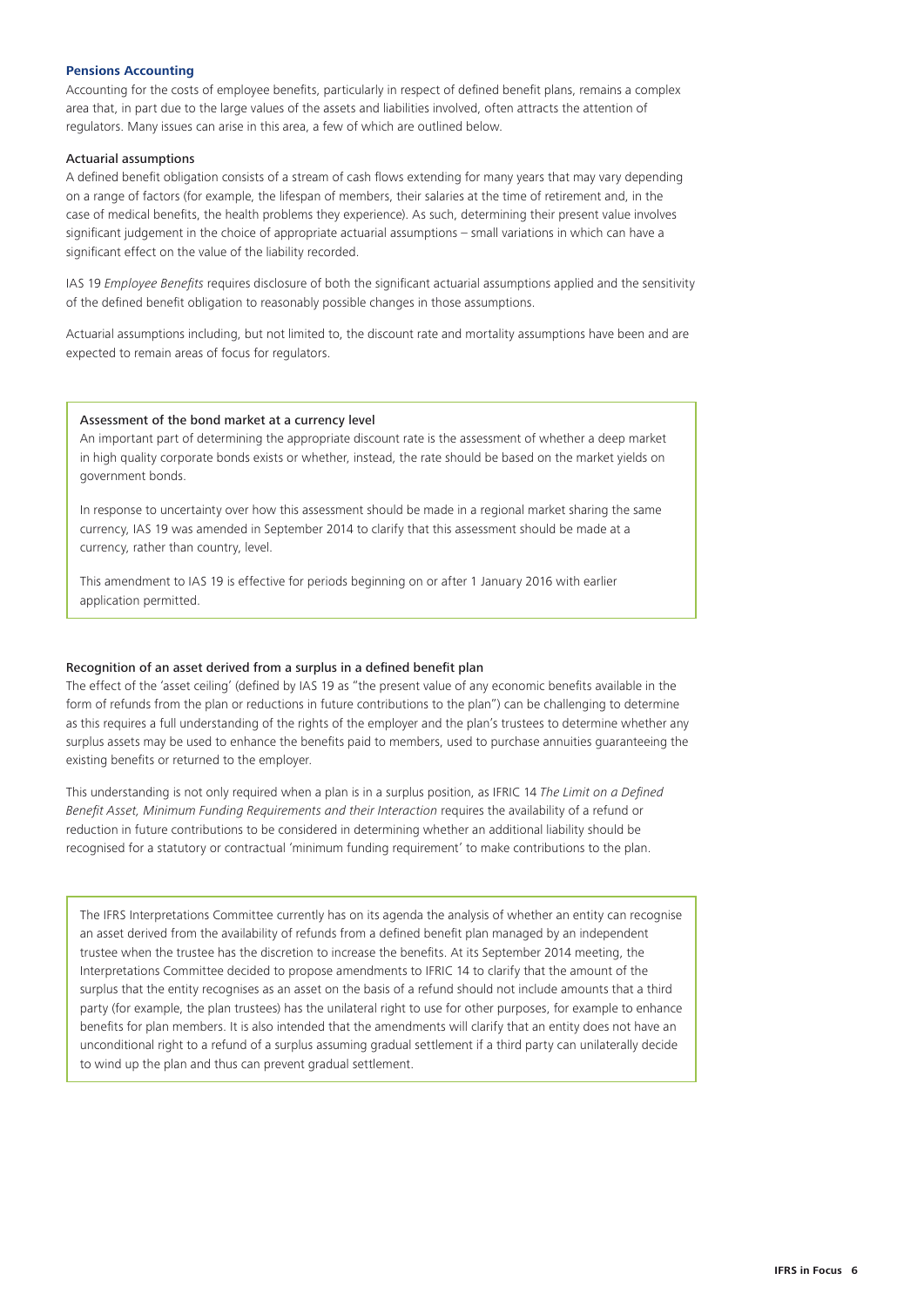#### <span id="page-6-0"></span>Risk management and asset-liability matching strategies

Many entities are seeking to pursue strategies to manage the risks inherent in a large, uncertain and long-term commitment such as a defined benefit plan.

Such strategies may take a variety of forms, including:

- introducing plans (for example, target benefit or cash balance plans) that deviate from the pure defined benefit model by sharing some risks between the employer and plan members;
- acquiring assets such as insurance policies or longevity swaps that generate cash flows closely mirroring the requirements to pay benefits from the plan; and
- using assets of the entity (such as property) as security against obligations to fund a defined benefit plan.

Care should be taken in accounting for such arrangements, considering issues such as:

- whether a risk-sharing scheme should be accounted for as defined benefit or defined contribution in nature;
- the valuation of assets designed to match plan liabilities, including whether they meet the definition of a qualifying insurance policy and should, therefore, be measured at the value of the defined benefit obligation; and
- whether any security issued by the entity to a defined benefit plan meets the definition of a plan asset (noting that non-transferable financial instruments issued by the reporting entity are excluded from that definition).

In addition, it should be noted that IAS 19 includes requirements to disclose, amongst other things, the characteristics of defined benefit plans, a description of any funding arrangements and a description of any asset-liability matching strategies used by the plan or the entity, including the use of annuities and other techniques, such as longevity swaps, to manage risk.

#### **Levies**

IFRIC Interpretation 21 *Levies*, effective for periods beginning on or after 1 January 2014, addresses the recognition of liabilities in respect of a wide range of payments to government (those that are not fines or penalties for breaches of legislation, payments for the acquisition of assets or services or within the scope of another Standard such as IAS 12). As such, it applies items such as property taxes and levies on participants in specific industries such as banking.

The Interpretation applies a strict interpretation of IAS 37 in determining the point at which a liability should be recognised, stating that this is the point (identified by legislation) at which the entity's activity triggers the payment of the levy.

Application of these requirements requires a full understanding of the relevant legislation and could in some cases result in a change to previous practices of recognising the cost of a levy over time.

#### **Going Concern**

The going concern assumption is a fundamental principle in the preparation of financial statements. Difficult economic conditions present challenges for all of the parties involved in the preparation of annual reports and financial statements.

IAS 1 *Presentation of Financial Statements* requires an assessment by management of an entity's ability to continue as a going concern. When preparing this assessment management is required to take into account all available information about the future, which is at least, but is not limited to, 12 months from the date of the financial statements. When management concludes that there are material uncertainties that may cast significant doubt upon an entity's ability to continue as a going concern the entity is required to disclose those uncertainties.

#### Going Concern assumptions – Disclosure of significant judgements

It might sometimes be the case that management is able to conclude that there is no material uncertainty over the entity's ability to continue as a going concern only after a careful evaluation of possible means of mitigating risks that might otherwise result in such an uncertainty.

The IFRS Interpretations Committee has recently concluded that in this situation the judgements and assumptions considered in the evaluation are part of the disclosure requirement of paragraph 122 of IAS 1 which requires an entity to disclose judgements made by management in the process of applying the entity's accounting policies.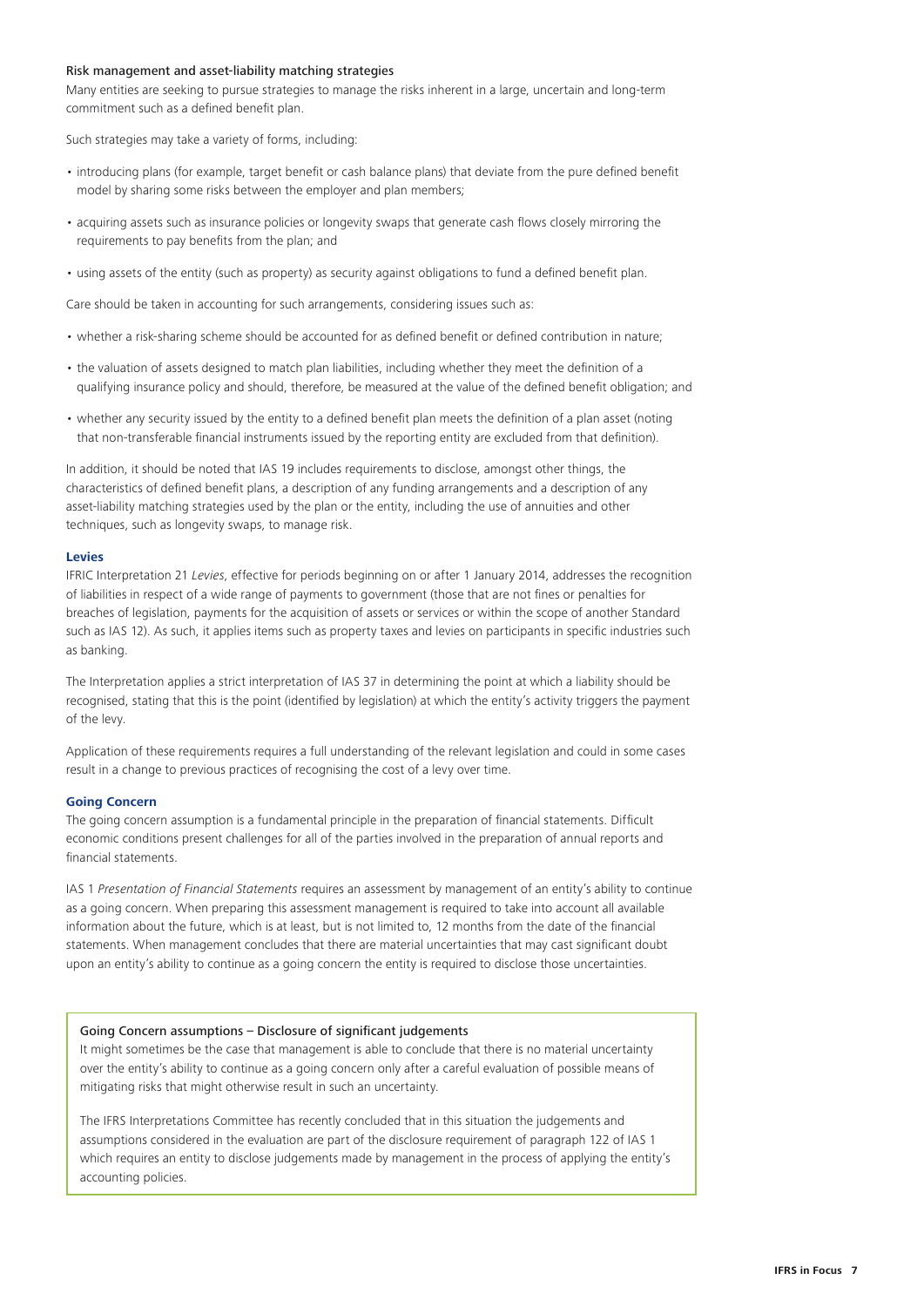<span id="page-7-0"></span>The conditions or events that individually or collectively may cast significant doubt about the going concern assumption may be mitigated by other favourable factors. For example, the effect of an entity being unable to make its normal debt repayments may be counterbalanced by management's plans to maintain adequate cash flows by alternative means, such as by disposal of assets, rescheduling of loan repayments or obtaining additional capital. Similarly the loss of a principal supplier may be mitigated by the availability of another suitable source of supply.

The strategies considered by an entity to mitigate the going concern risks need to be realistic and to have a reasonable expectation of resolving any problems foreseen and management must be likely to put the plans into place effectively.

#### Jurisdictional requirements on risk and going concern

The assessment of risk in general, and going concern in particular is the subject of governance (for example, on the forecast period to be assessed) and disclosure requirements in a number of jurisdictions. Any such requirements should be considered in addition to those of IAS 1 when preparing financial statements.

Entities experiencing financial difficulties should also consider any jurisdictional restrictions on for example, trading whilst insolvent.

#### **Impairment**

Regulators continue to focus on impairment of financial and non-financial assets.

Particular attention should be placed on key assumptions for impairment testing, for example those around commodity prices. Since the start of 2014, the global prices for oil and coal have fallen, which is likely to be a key consideration in impairment reviews for entities involved in the supply chain of those resources from extraction through transportation and refinement to sale. Conversely, some entities may expect to benefit from a reduction in the cost of purchasing commodities which may result in consideration of whether a reversal of impairment has occurred.

Any affected entity should ensure consistency in including the effect of any changes in expected commodity prices in both their forecast revenues and forecast costs.

Other important factors to consider are:

- the appropriate identification of cash-generating units and groups of cash-generating units for the purposes of impairment testing;
- consistency of cash flow projections used for different purposes (for example impairment testing of goodwill and impairment testing of deferred tax assets);
- appropriate analysis of the entity's performance vs prior year forecasts. When prior period cash flow projections have not been met, careful consideration should be given to whether current assumptions are reasonable and supportable;
- the currency in which cash flows will be generated, particularly if that currency has weakened against the functional currency of the reporting entity; and
- supportability of cash flow projections given current market trends.

Regulators also focus on the disclosures required to explain the impairment review undertaken and, when appropriate, the sensitivity of the outcome to key assumptions.

The 2013 Edition of Closing Out includes an extensive analysis of those issues which continues to be relevant today. The publication can be found in: [http://www.iasplus.com/en/publications/global/ifrs-in-focus/2013/closing](http://www.iasplus.com/en/publications/global/ifrs-in-focus/2013/closing-out-2013)[out-2013.](http://www.iasplus.com/en/publications/global/ifrs-in-focus/2013/closing-out-2013)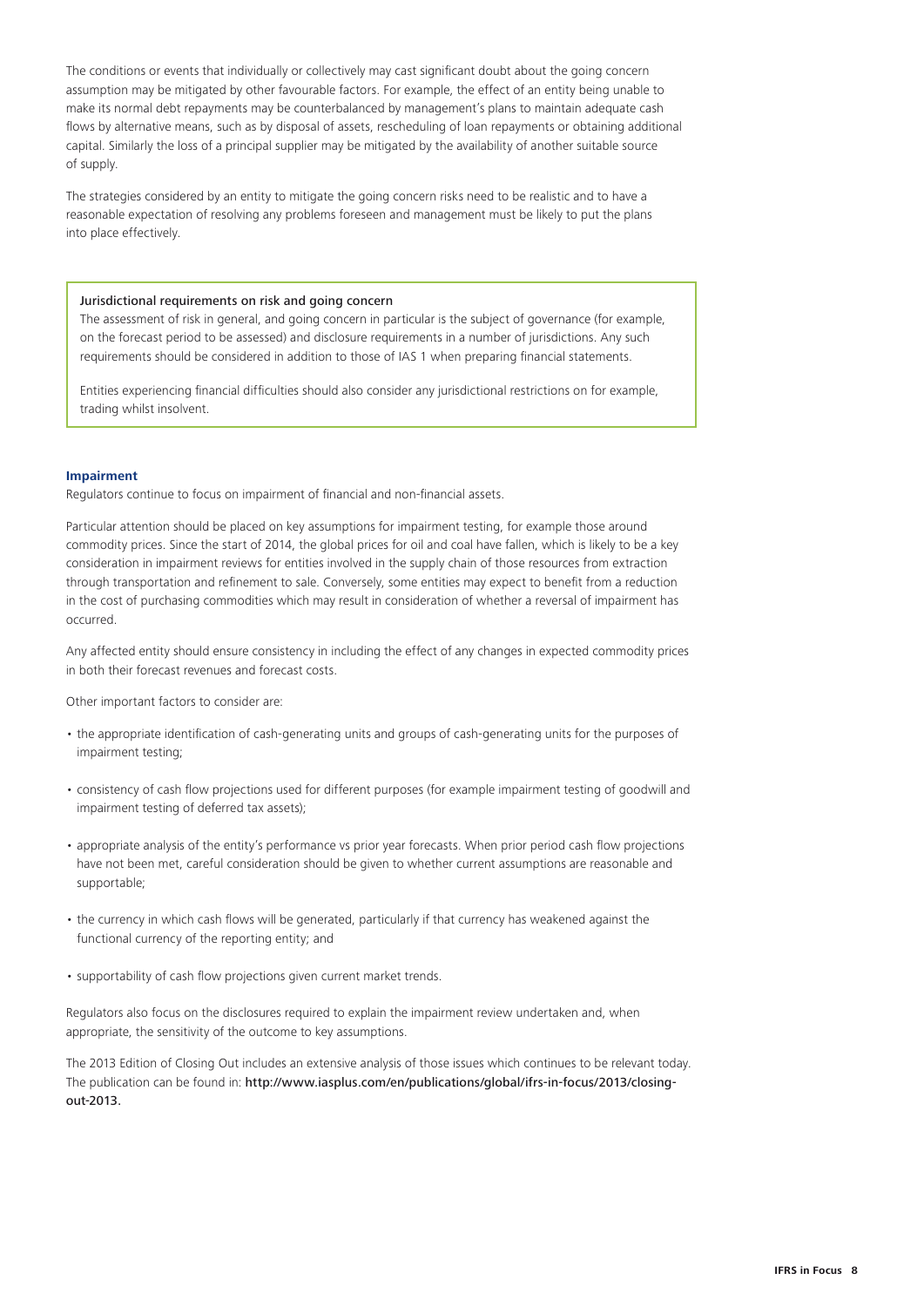#### <span id="page-8-0"></span>**Other topics**

Of course, the above is not an exhaustive list. Many other issues are likely to attract the attention of regulators.

- The Statement of Cash Flows ensuring that non-cash transactions (for example, conversions of convertible debt) are not erroneously included, avoiding inappropriate net presentation of cash inflows and outflows and taking care over the classification of cash flows as operating, investing or financing in nature.
- Classification of financial instruments as debt or equity this remains a challenging area, particularly when the timing or method of settlement depends upon contingent events or options available to either party. The precise terms of such an instrument should be considered carefully before determining its classification.
- Legal issues and related risks Uncertainty over exposures to liabilities for legal or regulatory issues is a reality for entities in many industries. Properly reflecting this in financial statements necessarily involves the application of judgement on whether a liability should be recognised and, if so, the value at which it should be measured. This is also another area in which proper disclosure of the judgements applied and the uncertainties that exist is important.
- Changes in accounting estimates the March 2014 IFRIC Update notes the IFRS Interpretations Committee's view that a change in the method used to develop an accounting estimate should be made only if that change "produces a reliable and equally or more relevant estimate". The Committee recommended an amendment to IAS 8 *Accounting Policies, Changes in Accounting Estimates and Errors* to that effect which is now being considered as part of the IASB's Disclosure Initiative.
- Revenue recognition the implementation of IFRS 15 *Revenue from Contracts with Customers* (effective for periods beginning on or after 1 January 2017) will require many entities to reconsider their policies for recognition of revenue. However, even under current standards entities must take care to recognise revenue only when services have been performed or control over goods has passed to the customer. When a contract covers the supply of a number of goods and/or services it is also important to appropriately allocate revenue between these components.

In respect of IFRS 15, it is also worthy of note that several regulators have highlighted the requirements of IAS 8 on standards in issue but not yet effective – stating an expectation that the likely impact of this standard be disclosed to the extent practicable in 2014 financial statements.

### New accounting standards, amendments and interpretations mandatorily effective for years ending 31 December 2014

Further detail on the new and revised standards discussed below is available at: <http://www.iasplus.com/en/tag-types/global/newsletters/ifrs-in-focus>

| <b>IFRS</b>                                                                            |
|----------------------------------------------------------------------------------------|
| <b>Amended Standards:</b>                                                              |
| Amendments to IFRS 10, IFRS 12 and IAS 27 Investment Entities                          |
| Amendments to IAS 32 Offsetting Financial Assets and Financial Liabilities             |
| Amendments to IAS 36 Recoverable Amount Disclosures for Non-Financial Assets           |
| Amendments to IAS 39 Novation of Derivatives and Continuation of Hedge Accounting      |
| Amendments to IFRS 2 Definition of Vesting Condition                                   |
| Amendments to IFRS 3 Accounting for Contingent Consideration in a Business Combination |
| <b>New Interpretations:</b>                                                            |
| <b>IFRIC Interpretation 21 Levies</b>                                                  |

With the exception of the amendments to IFRS 2 and IFRS 3, which apply to share-based payment transactions and business combinations with a grant date and acquisition date respectively on or after 1 July 2014, each of these amendments apply for annual periods beginning on or after 1 January 2014 and apply retrospectively with, in some cases, specific transitional provisions.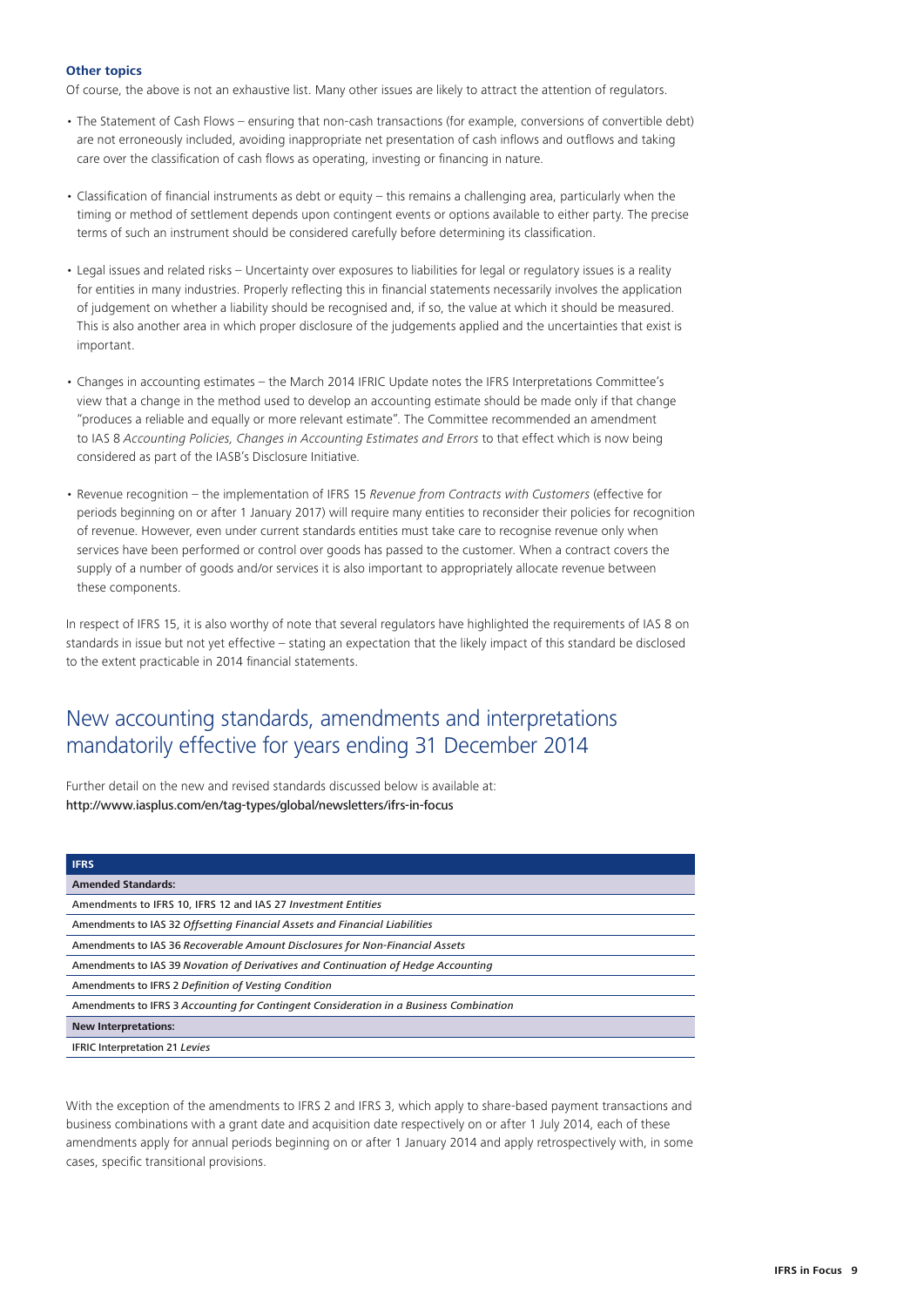#### <span id="page-9-0"></span>**Amendments to IFRS 10, IFRS 12 and IAS 27** *Investment Entities*

The amendments provide an exception from consolidation of subsidiaries under IFRS 10 for entities which meet the definition of an 'investment entity', such as certain investment funds. Instead, such entities must measure their investment in particular subsidiaries at fair value through profit or loss in accordance with IFRS 9 *Financial Instruments* or IAS 39 *Financial Instruments: Recognition and Measurement*. Where applicable, application of the exemption is not optional, it is required.

The amendments define an 'investment entity' as an entity that (i) obtains funds from one or more investor for the purpose of providing those investor(s) with investment management services; (ii) commits to its investor(s) that its business purpose is to invest funds solely for returns from capital appreciation, investment income, or both, and (iii) measures and evaluates the performance of substantially all of its investments on a fair value basis

The amendments also introduce new disclosure requirements related to investment entities in IFRS 12 and IAS 27 *Separate Financial Statements*.

#### Investment entities – Applying the consolidation exception

In October 2014, the IASB tentatively decided to amend IFRS 10 to confirm that the exemption from preparing consolidated financial statements is available to a parent entity that is a subsidiary of an investment entity, even when the investment entity measures that subsidiary at fair value.

A final amendment on this topic is expected by the end of 2014.

#### Investment entities – Unit of account

An investment entity is required to measure an investment in a subsidiary at fair value through profit or loss in accordance with IFRS 9 (or IAS 39). However, it was not clear whether the reference to IFRS 9 (or IAS 39) refers only to the measurement basis of the investment or if it also prescribes the unit of account for such investments which would indicate that the unit of account should be the individual financial instrument.

In September 2014, the IASB issued ED 2014/4 proposing amendments to state that the unit of account of investments in subsidiaries, joint ventures or associates is the investment as a whole but that if the investment is made up of financial instruments that are quoted in an active market (i.e. 'Level 1' investments), the fair value measurement of that investment would be based on the quoted price without adjustments (i.e. P x Q). It would be advisable for entities currently applying a different approach to follow the progress of this project closely.

#### **Amendments to IAS 32** *Offsetting Financial Assets and Financial Liabilities*

The amendments to IAS 32 *Financial Instruments: Presentation* clarify existing application issues relating to the offsetting requirements. Specifically, the amendments clarify the meaning of 'currently has a legally enforceable right of set off' and 'simultaneous realisation and settlement' (an issue which might be particularly relevant to transactions involving clearing houses).

#### **Amendments to IAS 36** *Recoverable Amount Disclosures for Non-Financial Assets*

The amendments to IAS 36 *Impairment of Assets* remove the requirement to disclose the recoverable amount of a cash generating unit (or group of cash generating units) to which a significant amount of goodwill or intangible assets with indefinite useful lives has been allocated in periods when no impairment or reversal has been recognised (this requirement having been inadvertently introduced as part of consequential amendments on the introduction of IFRS 13 *Fair Value Measurement*) and introduce additional disclosure requirements in respect of assets for which an impairment has been recognised or reversed and for which the recoverable amount is determined using fair value less costs of disposal.

#### **Amendments to IAS 39** *Novation of Derivatives and Continuation of Hedge Accounting*

The amendments allow the continuation of hedge accounting (under IAS 39 and the IFRS 9 chapter on hedge accounting) when a derivative is novated to a clearing house counterparty and certain conditions are met.

#### **Amendments to IFRS 2** *Definition of Vesting Condition*

As part of the 2010-2012 cycle of the Annual Improvements Project, the definitions of 'vesting condition' and 'market condition' in IFRS 2 *Share-based Payment* were amended and definitions added of 'performance condition' and 'service condition' to clarify how such conditions are reflected in the recognition and measurement of share-based payment expenses.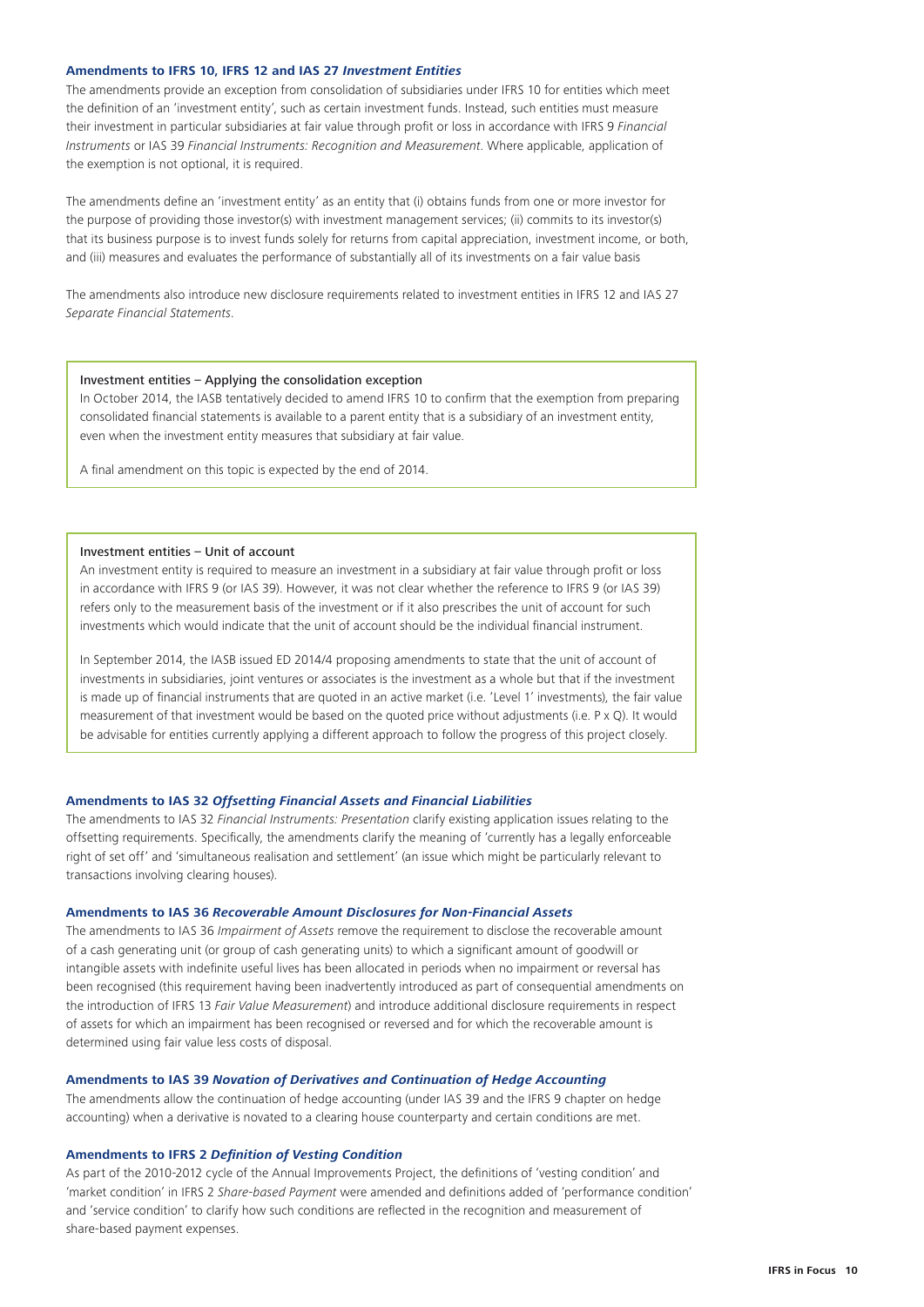#### <span id="page-10-0"></span>**Amendments to IFRS 3** *Accounting for Contingent Consideration in a Business Combination*

As part of the same cycle, IFRS 3 *Business Combinations* was amended to clarify that all contingent consideration classified as an asset or liability should be measured at fair value at each reporting date.

#### **IFRIC Interpretation 21** *Levies*

IFRIC 21 provides guidance on when to recognise a liability for a levy imposed by a government, both for levies that are accounted for in accordance with IAS 37 *Provisions, Contingent Liabilities and Contingent Assets* and those where the timing and amount of the levy is certain:

- The obligating event that gives rise to a liability to pay a levy is the activity that triggers the payment of the levy.
- The liability is recognised progressively if the obligating event occurs over a period of time.
- If an obligating event is triggered on reaching a minimum threshold, the liability is recognised when that minimum is reached.

## New and revised IFRSs available for early application in years ending 31 December 2014

Paragraph 30 of IAS 8 *Accounting Policies, Changes in Accounting Estimates and Errors* requires entities to consider and disclose the potential impact of new and revised IFRSs that have been issued but are not yet effective.

The list below reflects a cut-off date of 30 November 2014. The potential impact of the application of any new and revised IFRSs issued by the IASB after 30 November 2014 but before the financial statements are issued should also be considered and disclosed.

Consideration should always be given to the effect of any local endorsement or other regulatory or legal processes on an entity's ability to early adopt an IFRS.

| <b>IFRS</b>                                                                                                                 | <b>Effective Date</b>                                                                                                        |
|-----------------------------------------------------------------------------------------------------------------------------|------------------------------------------------------------------------------------------------------------------------------|
| <b>New Standards</b>                                                                                                        |                                                                                                                              |
| <b>IFRS 9 Financial Instruments</b>                                                                                         | 1 January 2018*                                                                                                              |
| <b>IFRS 14 Regulatory Deferral Accounts</b>                                                                                 | First time adopters whose first annual<br>IFRS financial statements are for a period<br>beginning on or after 1 January 2016 |
| IFRS 15 Revenue from Contracts with Customers                                                                               | 1 January 2017                                                                                                               |
| <b>Amended Standards</b>                                                                                                    |                                                                                                                              |
| Amendments to IFRS 10 and IAS 28 Sale or Contribution of Assets between an Inves-<br>tor and its Associate or Joint Venture | 1 January 2016                                                                                                               |
| Amendments to IFRS 11 Accounting for Acquisitions of Interests in Joint Operations                                          | 1 January 2016                                                                                                               |
| Amendments to IAS 16 and IAS 38 Clarification of Acceptable Methods of<br><b>Depreciation and Amortisation</b>              | 1 January 2016                                                                                                               |
| Amendments to IAS 16 and IAS 41 Agriculture: Bearer Plants                                                                  | 1 January 2016                                                                                                               |
| Amendments to IAS 19 Defined Benefit Plans: Employee Contributions                                                          | 1 July 2014                                                                                                                  |
| Amendments to IAS 27 Equity Method in Separate Financial Statements                                                         | 1 January 2016                                                                                                               |
| Annual Improvements 2010-2012 cycle                                                                                         | 1 July 2014**                                                                                                                |
| Annual Improvements 2011-2013 cycle                                                                                         | 1 July 2014                                                                                                                  |
| Annual Improvements 2012-2014 cycle                                                                                         | 1 January 2016                                                                                                               |

\*For periods beginning before 1 January 2018, previous versions of IFRS 9 may be adopted provided the relevant date of initial application is before 1 February 2015.

\*\*See above detail on amendments to IFRS 2 and IFRS 3 effective for transactions on or after 1 July 2014.